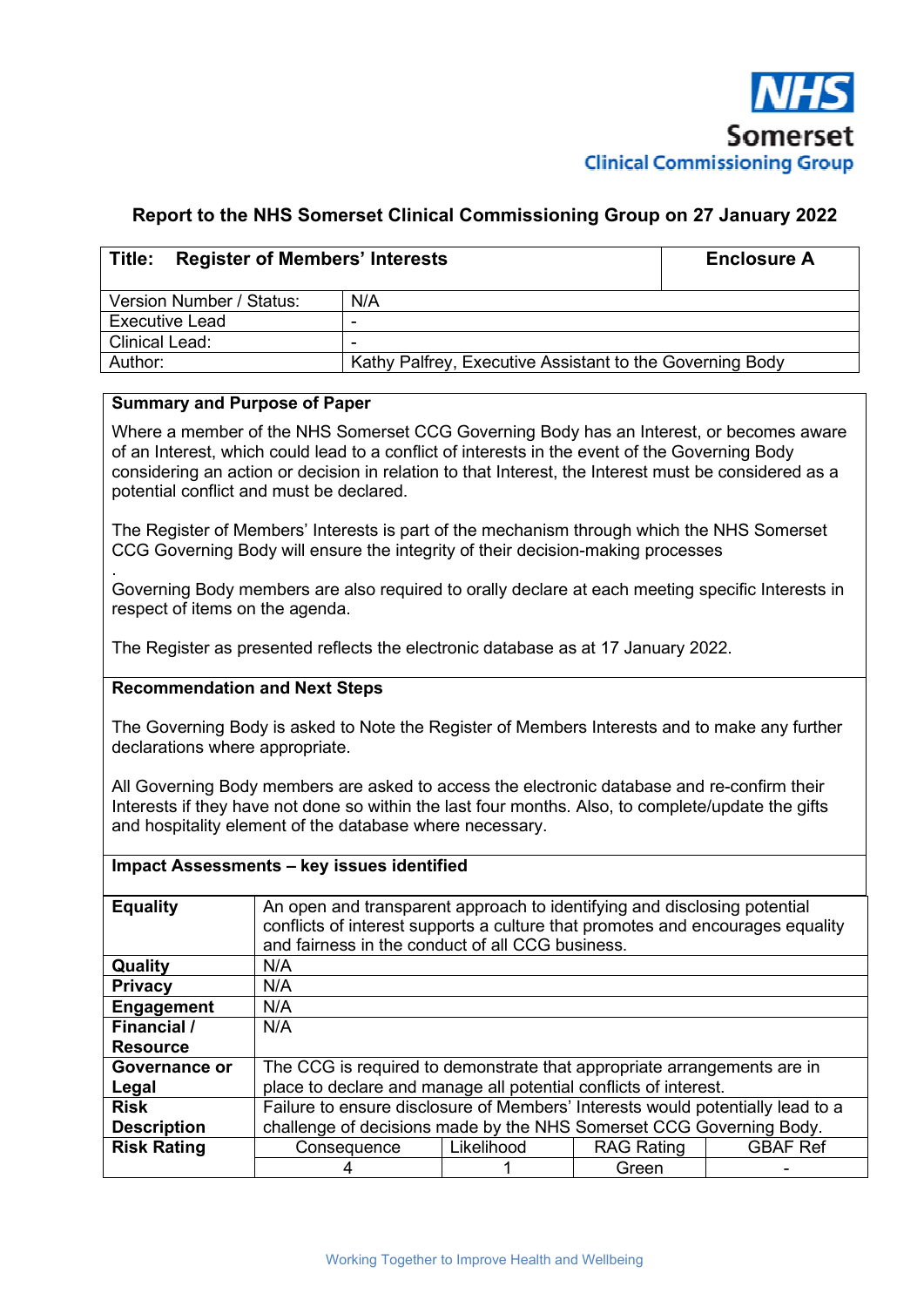

## **REGISTER OF INTERESTS**

# **Governing Body as at 17 January 2022**

| Last<br>name | <b>First</b><br>name             | <b>Job Title</b>          | <b>Interest</b><br><b>Type</b>                                                                                               | <b>Description</b><br>Of Interest                                                         | From<br><b>Date</b> | End<br><b>Date</b>                                                                                   | <b>Actions To Mitigate</b><br><b>Risk</b>                                                                                               | Last<br><b>Sign Off</b>                                                                                                                                                                                                              | <b>User Committees</b>                                                                                                              |
|--------------|----------------------------------|---------------------------|------------------------------------------------------------------------------------------------------------------------------|-------------------------------------------------------------------------------------------|---------------------|------------------------------------------------------------------------------------------------------|-----------------------------------------------------------------------------------------------------------------------------------------|--------------------------------------------------------------------------------------------------------------------------------------------------------------------------------------------------------------------------------------|-------------------------------------------------------------------------------------------------------------------------------------|
| Evans<br>Lou | Non-Executive<br><b>Director</b> | Non-<br>financial         | <b>CCG</b> nominated<br>professional Governor of<br><b>Yeovil District</b><br><b>Hospital NHS</b><br><b>Foundation Trust</b> | 01/09/2017                                                                                |                     | All Interests have been<br>declared through the<br>Register of Interests and at<br>relevant meetings |                                                                                                                                         | 14/01/2022 Audit Committee<br><b>B1 CCG to ICB Transition</b><br>Programme Board<br><b>Finance and Performance</b><br>Committee<br>Governing Body<br><b>Primary Care Commissioning</b><br>Committee<br><b>Remuneration Committee</b> |                                                                                                                                     |
|              |                                  | Non-Executive<br>Director | Non-<br>financial<br>professional                                                                                            | NED Chair -<br>Chrysalis<br>Supported<br>Association<br>limited                           | 01/07/2019          |                                                                                                      |                                                                                                                                         | 14/01/2022                                                                                                                                                                                                                           |                                                                                                                                     |
| Ed<br>Ford   |                                  | Chair                     | Non-<br>financial<br>professional                                                                                            | <b>CCG Member</b><br>and Vice-Chair<br>of the Health<br>and Wellbeing<br>Board            | 07/12/2016          |                                                                                                      | All Interests have been<br>declared through registers of<br>interest and at relevant<br>meetings of CCG Governing<br>Body or committees | 04/11/2021                                                                                                                                                                                                                           | <b>Clinical Executive Committee</b><br><b>Finance and Performance</b><br>Committee<br>Governing Body<br>Health and Well Being Board |
|              |                                  |                           | Non-<br>financial<br>professional                                                                                            | CCG member of 27/05/2021<br>the Somerset<br><b>Primary Care</b><br>Board                  |                     |                                                                                                      |                                                                                                                                         | 04/11/2021                                                                                                                                                                                                                           |                                                                                                                                     |
|              |                                  |                           | Financial                                                                                                                    | Family have<br>been ratified as<br>Foster Carers for<br>Somerset<br><b>County Council</b> | 01/04/2019          |                                                                                                      |                                                                                                                                         | 04/11/2021                                                                                                                                                                                                                           |                                                                                                                                     |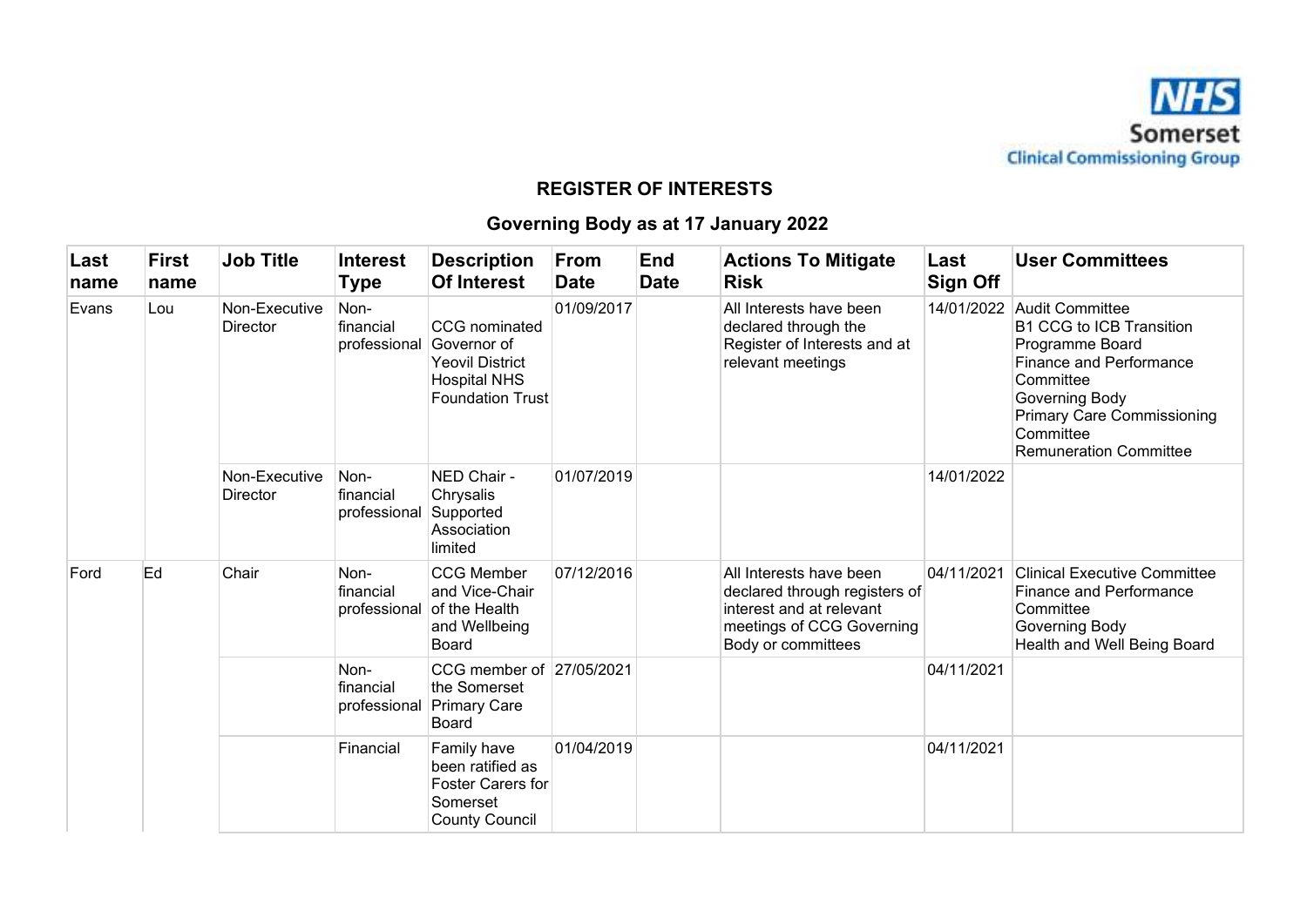| Ford | Ed | Chair     | Non-<br>financial<br>professional Accident                                                                                                                                                                          | First responder<br>for Somerset<br>Voluntary<br>Emergency<br>Service                                                                                                                                                            | 07/12/2016 | All Interests have been<br>declared through registers of<br>interest and at relevant<br>meetings of CCG Governing<br>Body or committees | 04/11/2021 | <b>Clinical Executive Committee</b><br>Finance and Performance<br>Committee<br>Governing Body<br>Health and Well Being Board |
|------|----|-----------|---------------------------------------------------------------------------------------------------------------------------------------------------------------------------------------------------------------------|---------------------------------------------------------------------------------------------------------------------------------------------------------------------------------------------------------------------------------|------------|-----------------------------------------------------------------------------------------------------------------------------------------|------------|------------------------------------------------------------------------------------------------------------------------------|
|      |    |           | Non-<br>financial                                                                                                                                                                                                   | GP Partners: 2<br>GP's works in<br>professional the Out of Hours<br>Service, one is a<br><b>Local Medical</b><br>Committee<br>representative<br>and another is<br>the regional<br>NHSE and CCG<br>clinical lead for<br>dementia | 07/12/2016 |                                                                                                                                         | 04/11/2021 |                                                                                                                              |
|      |    |           | Non-<br>financial<br>professional is a training                                                                                                                                                                     | Minehead<br><b>Medical Centre</b><br>Practice                                                                                                                                                                                   | 07/12/2016 |                                                                                                                                         | 04/11/2021 |                                                                                                                              |
|      |    |           | Financial                                                                                                                                                                                                           | Partner at<br>Minehead<br><b>Medical Centre</b>                                                                                                                                                                                 | 07/12/2016 |                                                                                                                                         | 04/11/2021 |                                                                                                                              |
|      |    |           | Financial                                                                                                                                                                                                           | Practice is a<br>Shareholder in<br>Somerset<br>Primary<br>Healthcare<br>Limited                                                                                                                                                 | 07/12/2016 |                                                                                                                                         | 04/11/2021 |                                                                                                                              |
|      |    | Financial | Wife is an<br>employee of<br>Minehead<br><b>Medical Centre</b><br>as a nurse and<br>is involved in<br>providing Covid<br>vaccinations for<br><b>West Somerset</b><br>PCN and<br>Somerset<br><b>Foundation Trust</b> | 04/01/2021                                                                                                                                                                                                                      |            | 04/11/2021                                                                                                                              |            |                                                                                                                              |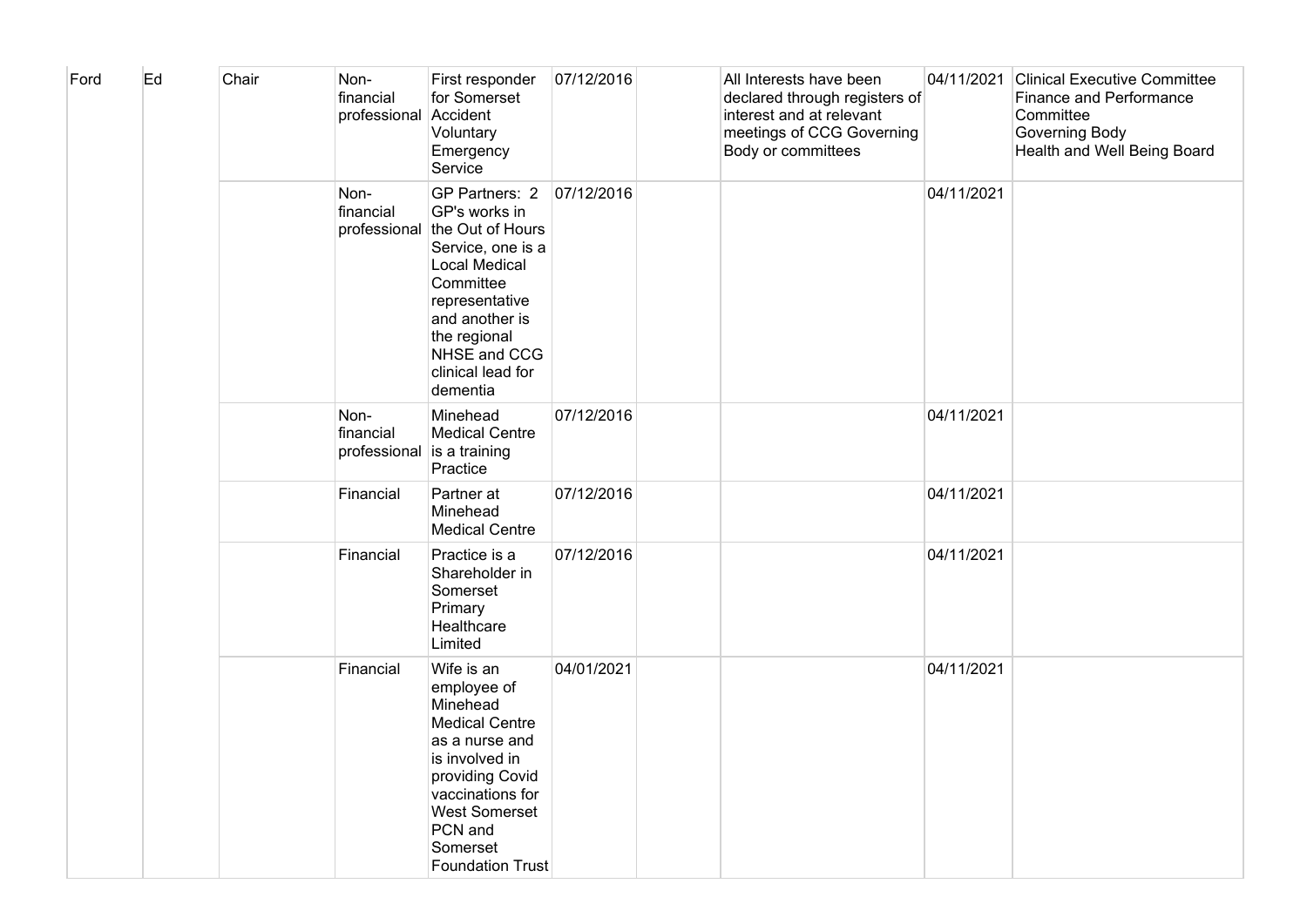| Fozard           | Basil | Non Executive<br><b>Director</b><br>Secondary<br>Care Doctor     | Indirect                          | <b>Fellow NCL</b><br><b>CAMHS STP</b>                                                                          |            |                       | Daughter - Darzi 23/09/2020 23/09/2021 All Interests have been<br>declared in line with the<br><b>Conflicts of Interest Policy</b> |            | 25/11/2020 Governing Body<br><b>Primary Care Commissioning</b><br>Committee<br><b>Quality and Safety Committee</b><br><b>Remuneration Committee</b>       |
|------------------|-------|------------------------------------------------------------------|-----------------------------------|----------------------------------------------------------------------------------------------------------------|------------|-----------------------|------------------------------------------------------------------------------------------------------------------------------------|------------|-----------------------------------------------------------------------------------------------------------------------------------------------------------|
|                  |       |                                                                  | Indirect                          | Daughter GP NE 02/01/2017 01/01/2022<br>London                                                                 |            |                       |                                                                                                                                    | 25/11/2020 |                                                                                                                                                           |
|                  |       |                                                                  | Indirect                          | Wife Mental<br><b>Health Act Panel</b><br>Member Dorset<br>Healthcare<br>University<br><b>Foundation Trust</b> |            | 02/01/2017 01/01/2022 |                                                                                                                                    | 25/11/2020 |                                                                                                                                                           |
| Goodchild Judith |       | Chair<br>Healthwatch<br>Somerset                                 | Non-<br>financial<br>professional | Public governor<br><b>SFT</b>                                                                                  | 31/05/2011 |                       | Interests have been<br>declared in line with the<br><b>Conflicts of Interest Policy</b>                                            | 30/12/2021 | <b>FFMF Programme Board</b><br>Governing Body<br>Health and Well Being Board<br><b>ICS Shadow Board</b><br><b>Primary Care Commissioning</b><br>Committee |
| Grant            | Trudi | Director of<br><b>Public Health</b>                              | Non-<br>financial                 | Employee of<br>Somerset<br>professional County Council                                                         | 01/11/2012 |                       | All Interests have been<br>declared through Register of<br>Interests and at relevant<br>meetings                                   | 31/12/2021 | Governing Body                                                                                                                                            |
|                  |       |                                                                  | Non-<br>financial<br>personal     | Partner's sister<br>is currently<br>employed as a<br>school nurse in<br>Somerset.                              | 01/09/2018 |                       |                                                                                                                                    | 31/12/2021 |                                                                                                                                                           |
|                  |       |                                                                  | Non-<br>financial<br>professional | Visiting<br>Professor,<br>University of the<br>West of England                                                 | 21/04/2021 |                       |                                                                                                                                    | 31/12/2021 |                                                                                                                                                           |
| Grey             | Wendy | Non Executive<br><b>Director</b><br>(Practice<br>Representative) | Indirect                          | Son and<br>Daughter in Law<br>both employed<br>at Yeovil District<br>Hospital                                  | 24/05/2019 |                       | All Interests have been<br>declared through Register of<br>Interests and at relevant<br>meetings                                   |            | 06/01/2022 Governing Body<br><b>Quality and Safety Committee</b>                                                                                          |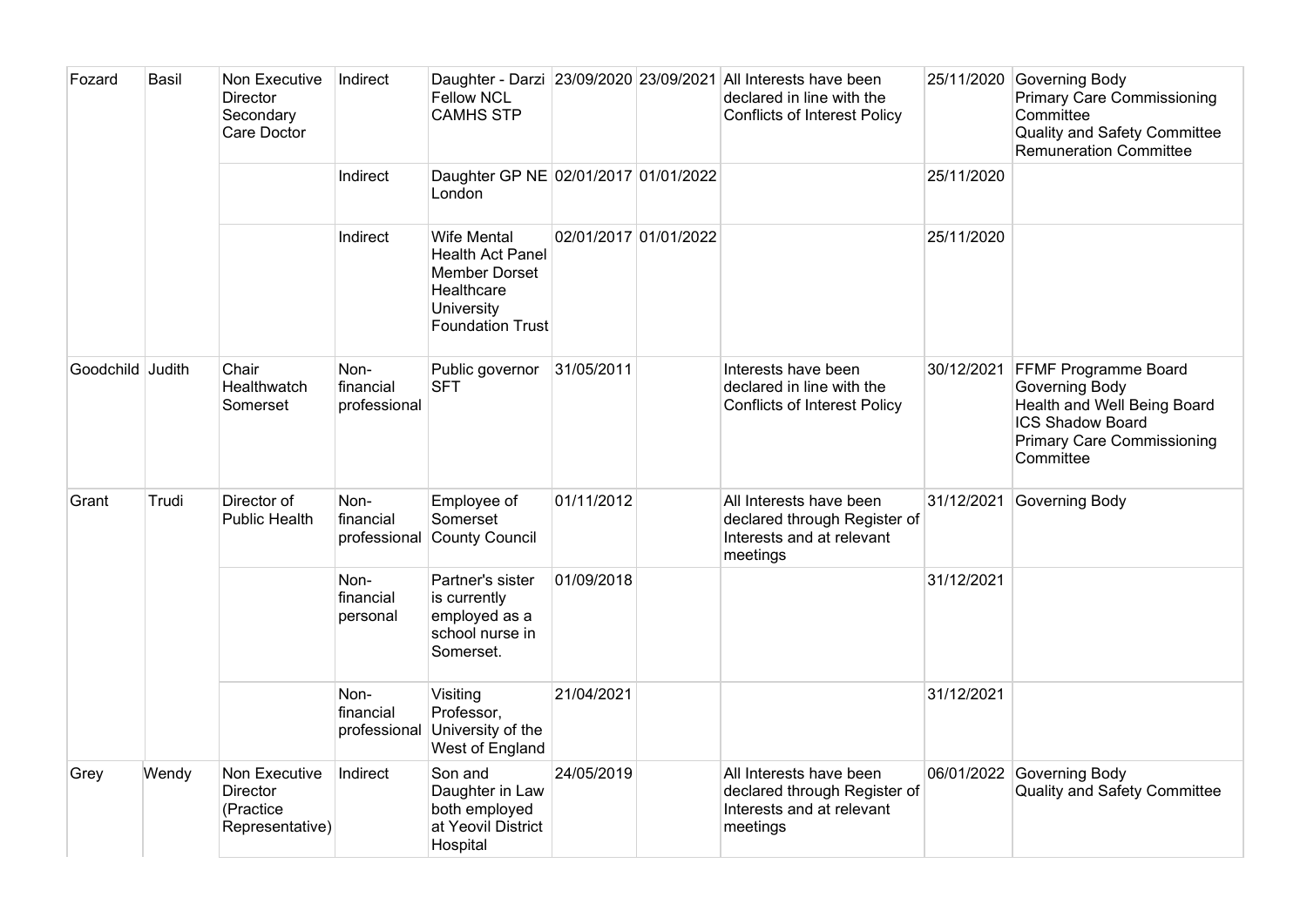|       |      |                              | Financial | Consultancy<br>contract with<br>Yeovil Primary<br><b>Care Network</b><br>and 100Fold to<br>support<br>vaccination<br>campaign and<br>CQC registration<br>workstream                                  | 13/12/2021 |                                                                                         | 06/01/2022 |                                                                                                                                                                                                                                                                                                                                          |
|-------|------|------------------------------|-----------|------------------------------------------------------------------------------------------------------------------------------------------------------------------------------------------------------|------------|-----------------------------------------------------------------------------------------|------------|------------------------------------------------------------------------------------------------------------------------------------------------------------------------------------------------------------------------------------------------------------------------------------------------------------------------------------------|
|       |      |                              | Financial | Director of<br>Gemini<br>Healthcare<br>Consultancy Ltd                                                                                                                                               | 08/07/2019 |                                                                                         | 06/01/2022 |                                                                                                                                                                                                                                                                                                                                          |
|       |      |                              | Financial | Gemini<br>Healthcare<br>Consultancy has<br>accepted a<br>contract to<br>support Dorset<br><b>Healthcare Trust</b><br>with the support<br>and<br>development of<br>their infection<br>control service | 22/07/2021 |                                                                                         | 06/01/2022 |                                                                                                                                                                                                                                                                                                                                          |
| Hales | Neil | Director of<br>Commissioning | Financial | Owner/director -<br>Panacea<br>Associates<br>Limited:<br>Healthcare<br>consultancy via<br>which my interim<br>consulting<br>assignments are<br>remunerated.                                          | 18/12/2018 | Interests have been<br>declared in line with the<br><b>Conflicts of Interest Policy</b> | 18/01/2021 | <b>Clinical Executive Committee</b><br><b>Elective Care Delivery Board</b><br><b>Finance and Performance</b><br>Committee<br>Governing Body Information<br>Governance Records<br>Management and Caldicott<br>Committee<br><b>Primary Care Commissioning</b><br>Committee<br>Quality and Safety Committee<br><b>Risk Management Group</b> |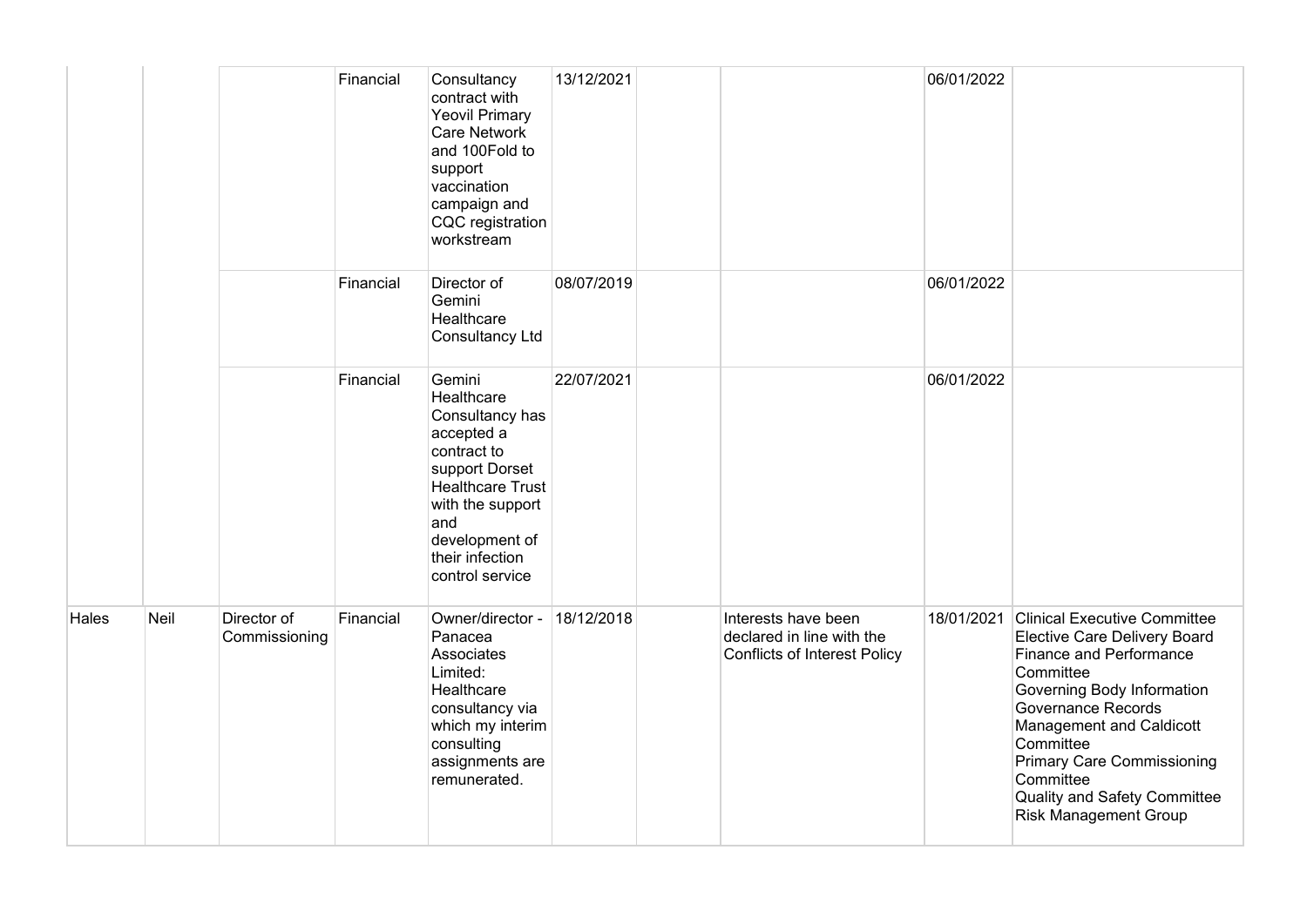| Heard | Maria | Programme<br>Director, Fit for<br>my Future | Non-<br>financial                         | Non Exec<br><b>Director South</b><br>professional West Academic<br><b>Science Network</b>                | 04/05/2020 | All Interests have been<br>declared in line with the<br><b>Conflicts of Interest Policy</b>                            |            | 30/12/2021 B1 CCG to ICB Transition<br>Programme Board<br><b>Clinical Executive Committee</b><br>Governing Body<br><b>Risk Management Group</b> |
|-------|-------|---------------------------------------------|-------------------------------------------|----------------------------------------------------------------------------------------------------------|------------|------------------------------------------------------------------------------------------------------------------------|------------|-------------------------------------------------------------------------------------------------------------------------------------------------|
|       |       |                                             | Financial                                 | On secondment<br>from South,<br>Central and<br>West<br>Commissioning<br><b>Support Unit</b>              | 01/03/2019 |                                                                                                                        | 30/12/2021 |                                                                                                                                                 |
|       |       |                                             | Indirect                                  | Parent is a<br>Community<br>Paediatric<br>consultant with<br>Sussex<br><b>Community NHS</b><br>FT.       | 01/03/2019 |                                                                                                                        | 30/12/2021 |                                                                                                                                                 |
| Heath | David | Non-Executive<br>Director                   | Non-<br>financial<br>personal             | VIce-President,<br>Frome & District<br>Agricultural<br>Society                                           |            | 01/09/2019 01/09/2021 All Interests have been<br>declared through Register of<br>Interests and at relevant<br>meetings | 08/06/2021 | Governing Body<br><b>Primary Care Commissioning</b><br>Committee<br><b>Remuneration Committee</b>                                               |
|       |       |                                             | Non-<br>financial                         | Chair of<br>Microgeneration<br>professional Certification<br>Services<br><b>Standards</b>                | 01/01/2021 |                                                                                                                        | 30/12/2021 |                                                                                                                                                 |
|       |       |                                             | Non-<br>financial                         | Chair of Policy<br>and Public<br>professional Affairs Board,<br>Institute and<br>Faculty of<br>Actuaries | 06/08/2018 |                                                                                                                        | 30/12/2021 |                                                                                                                                                 |
|       |       |                                             | Non-<br>financial                         | Chair, Costs<br>Lawyer<br>professional Standards Board                                                   | 28/01/2021 |                                                                                                                        | 30/12/2021 |                                                                                                                                                 |
|       |       |                                             | Non-<br>financial<br>professional Funeral | Chair,<br>Independent<br><b>Standards</b><br>Organisation                                                | 01/06/2021 |                                                                                                                        | 30/12/2021 |                                                                                                                                                 |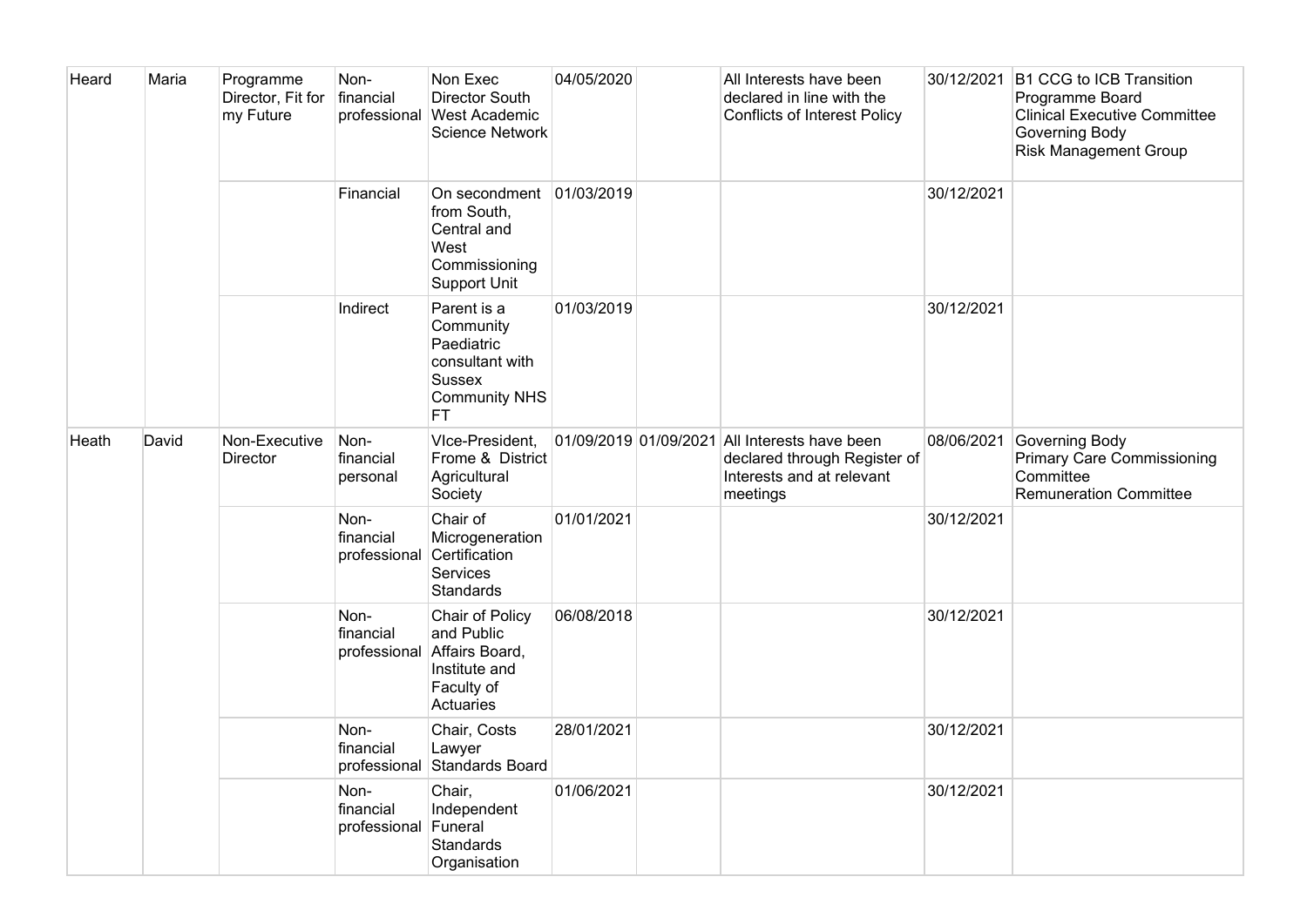| Henly  | Alison | Director of<br>Finance,<br>Performance<br>and Contracting |                                   | Nil to declare                                                                                              |                       |                                                                                         |            | 04/01/2022 Audit Committee<br><b>Clinical Executive Committee</b><br><b>Finance and Performance</b><br>Committee<br>Governing Body<br>Non-Emergency Patient<br><b>Transport Service (NEPTS)</b><br><b>Procurement Board</b><br><b>Primary Care Commissioning</b><br>Committee<br><b>Risk Management Group</b>   |
|--------|--------|-----------------------------------------------------------|-----------------------------------|-------------------------------------------------------------------------------------------------------------|-----------------------|-----------------------------------------------------------------------------------------|------------|-----------------------------------------------------------------------------------------------------------------------------------------------------------------------------------------------------------------------------------------------------------------------------------------------------------------|
| Janson | Val    | Deputy Director Financial<br>of Quality and<br>Nursing    |                                   | I jointly own a<br>children's<br>nursery,<br>Pepperbox<br>Nursery in<br>Frome. I am<br>company<br>secretary | 23/10/2019            | Interests have been<br>declared in line with the<br><b>Conflicts of Interest Policy</b> | 14/05/2021 | <b>Clinical Executive Committee</b><br><b>Finance and Performance</b><br>Committee<br>Governing Body<br>Information Governance<br>Records Management and<br><b>Caldicott Committee</b><br><b>Primary Care Commissioning</b><br>Committee<br><b>Quality and Safety Committee</b><br><b>Risk Management Group</b> |
| Mann   | Trudi  | Non-Executive<br>Director<br>(Practice<br>Representative) | Financial                         | <b>Network</b><br>Manager,<br><b>Taunton Central</b><br><b>Primary Care</b><br><b>Network</b>               | 04/08/2021            | Interests have been<br>declared in line with the<br><b>Conflicts of Interest Policy</b> | 05/01/2022 | Finance and Performance<br>Committee<br>Governing Body<br>Non-Emergency Patient<br><b>Transport Service (NEPTS)</b><br><b>Procurement Board</b>                                                                                                                                                                 |
|        |        |                                                           | Indirect                          | Sister in law is<br><b>Deputy Practice</b><br>Manager at<br>Minehead<br><b>Medical Centre</b>               | 05/11/2019            |                                                                                         | 05/01/2022 |                                                                                                                                                                                                                                                                                                                 |
| Paine  |        | Grahame Non Executive<br>Director                         | Non-<br>financial<br>professional | Chair, WA Lab<br>Global<br>Enterprise                                                                       | 01/03/2021 18/10/2021 | Interests have been<br>declared in line with the<br><b>Conflicts of Interest Policy</b> | 18/10/2021 | Finance and Performance<br>Committee<br><b>Governing Body</b><br><b>Remuneration Committee</b>                                                                                                                                                                                                                  |
|        |        |                                                           | Non-<br>financial<br>professional | <b>Weston College</b>                                                                                       | 24/10/2019            |                                                                                         | 18/10/2021 |                                                                                                                                                                                                                                                                                                                 |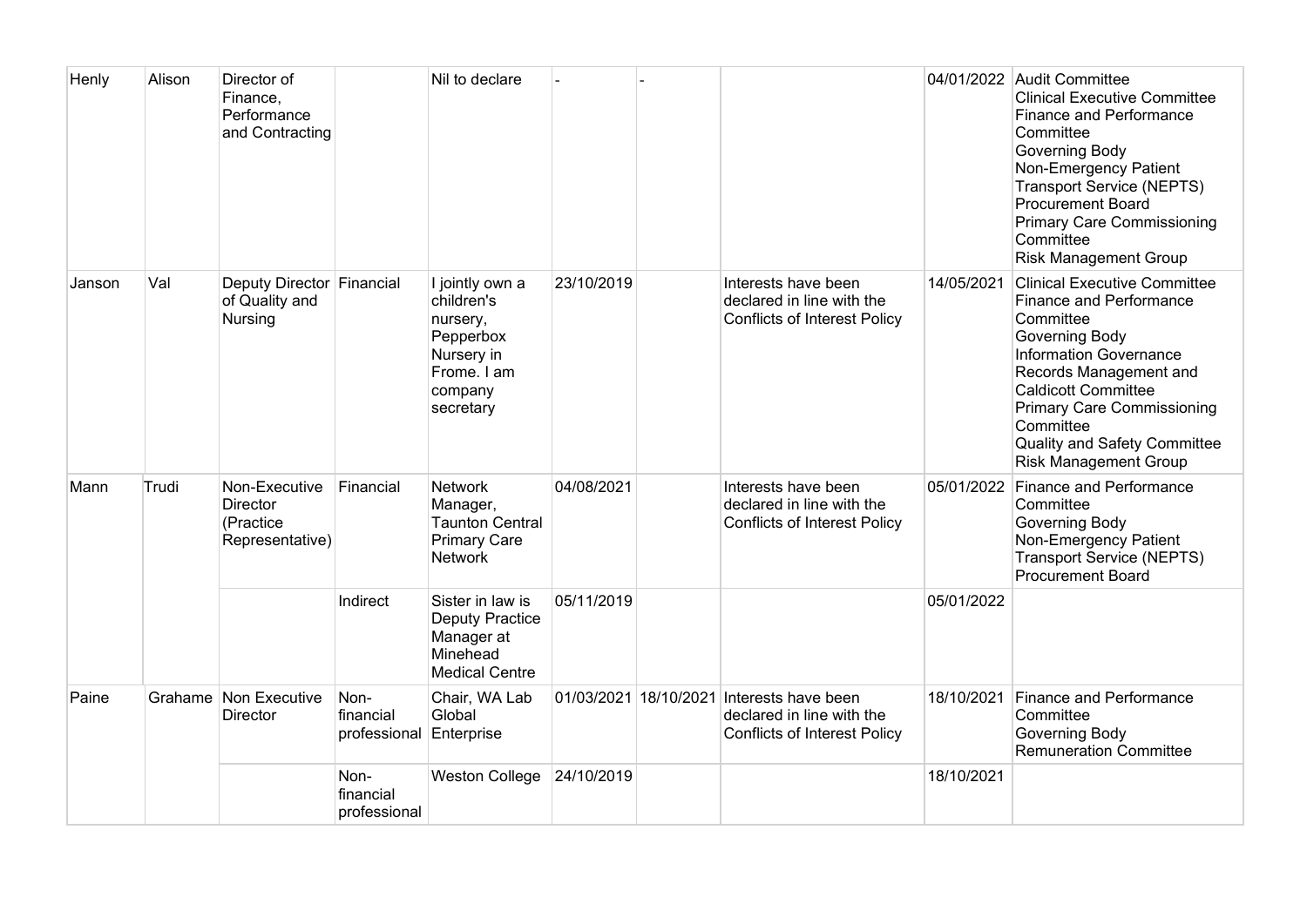| Rimmer | James | Chief Executive Non- | financial<br>professional Institute of | I am a member<br>of the National<br>Health Research<br>(NIHR)<br>Commissioned<br>Panel for Health<br>Services and<br>Delivery<br>Reseach<br>Programme | 01/11/2017 | Interests have been<br>declared in line with the<br><b>Conflicts of Interest Policy</b> |            | 03/01/2022 Clinical Executive Committee,<br>Governing Body, Health and<br>Well Being Board, Information<br>Governance Records<br>Management and Caldicott<br>Committee, Remuneration<br>Committee, Risk Management<br>Group |
|--------|-------|----------------------|----------------------------------------|-------------------------------------------------------------------------------------------------------------------------------------------------------|------------|-----------------------------------------------------------------------------------------|------------|-----------------------------------------------------------------------------------------------------------------------------------------------------------------------------------------------------------------------------|
|        |       |                      | Financial                              | I am the Senior<br>Responsible<br>Officer (System<br>Lead) for the<br>Somerset<br>Integrated Care<br>System                                           | 01/10/2020 |                                                                                         | 03/01/2022 |                                                                                                                                                                                                                             |
|        |       |                      | Indirect                               | My wife is<br>Associate<br>Professor of<br>Public Health at<br>University of<br><b>Bristol</b>                                                        | 01/01/2018 |                                                                                         | 03/01/2022 |                                                                                                                                                                                                                             |
|        |       |                      | Non-<br>financial                      | Occasional<br>newspaper<br>professional reviewer for BBC<br>Radio Somerset                                                                            | 01/09/2019 |                                                                                         | 03/01/2022 |                                                                                                                                                                                                                             |
|        |       |                      | Indirect                               | Somerset CC is<br>participating in<br>an NHIR<br>childhood<br>obesity and<br>activity study<br>(NAPSAC)<br>which is being<br>led by my wife           | 01/07/2019 |                                                                                         | 03/01/2022 |                                                                                                                                                                                                                             |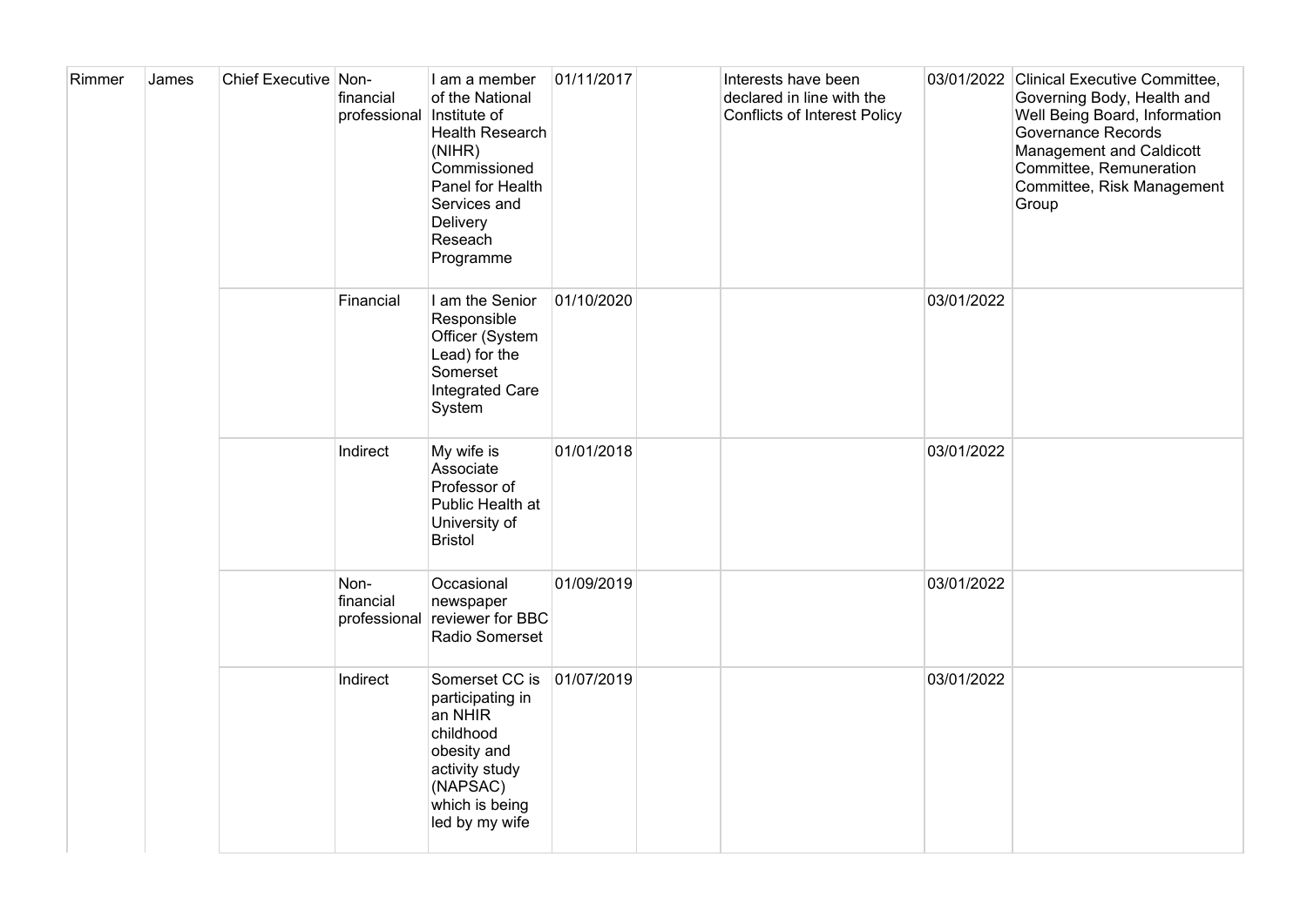|        |        |                                                                    | Indirect                                     | Somerset CCG<br>is a partner in an<br>NHIR School for<br>Public Health<br>study which is<br>mapping child<br>health systems<br>at a local level to<br>reduce child<br>health<br>inequalities in<br>which my wife is<br>part of the<br>research team. | 01/07/2019     |                                                                                         | 03/01/2022 |                                              |
|--------|--------|--------------------------------------------------------------------|----------------------------------------------|------------------------------------------------------------------------------------------------------------------------------------------------------------------------------------------------------------------------------------------------------|----------------|-----------------------------------------------------------------------------------------|------------|----------------------------------------------|
|        |        |                                                                    | Non-<br>financial<br>personal                | Trustee for<br>Changing<br>Tunes, a charity<br>which works<br>both inside<br>prison and<br>beyond, using<br>music and<br>mentoring to<br>help people lead<br>meaningful lives,<br>free from crime.                                                   | 01/04/2016     |                                                                                         | 03/01/2022 |                                              |
|        |        |                                                                    | Non-<br>financial<br>professional of Bristol | Visiting lecturer<br>at the University                                                                                                                                                                                                               | 01/10/2018     |                                                                                         | 03/01/2022 |                                              |
| Thomas | Helen  | GP member                                                          |                                              | Nil to declare                                                                                                                                                                                                                                       | $\overline{a}$ |                                                                                         |            | 01/01/2022 Audit Committee<br>Governing Body |
| Wilson | Sandra | Chair, Patients<br>Participation<br><b>Group Chairs</b><br>Network | Non-<br>financial<br>personal                | <b>British</b><br>Association of<br>Physicians of<br>Indian<br>Origin(BAPIO)<br>Honorary<br>Member &<br>Volunteer<br>Patient<br>Ambassador                                                                                                           | 03/07/2017     | Interests have been<br>declared in line with the<br><b>Conflicts of Interest Policy</b> |            | 17/10/2020 Governing Body                    |